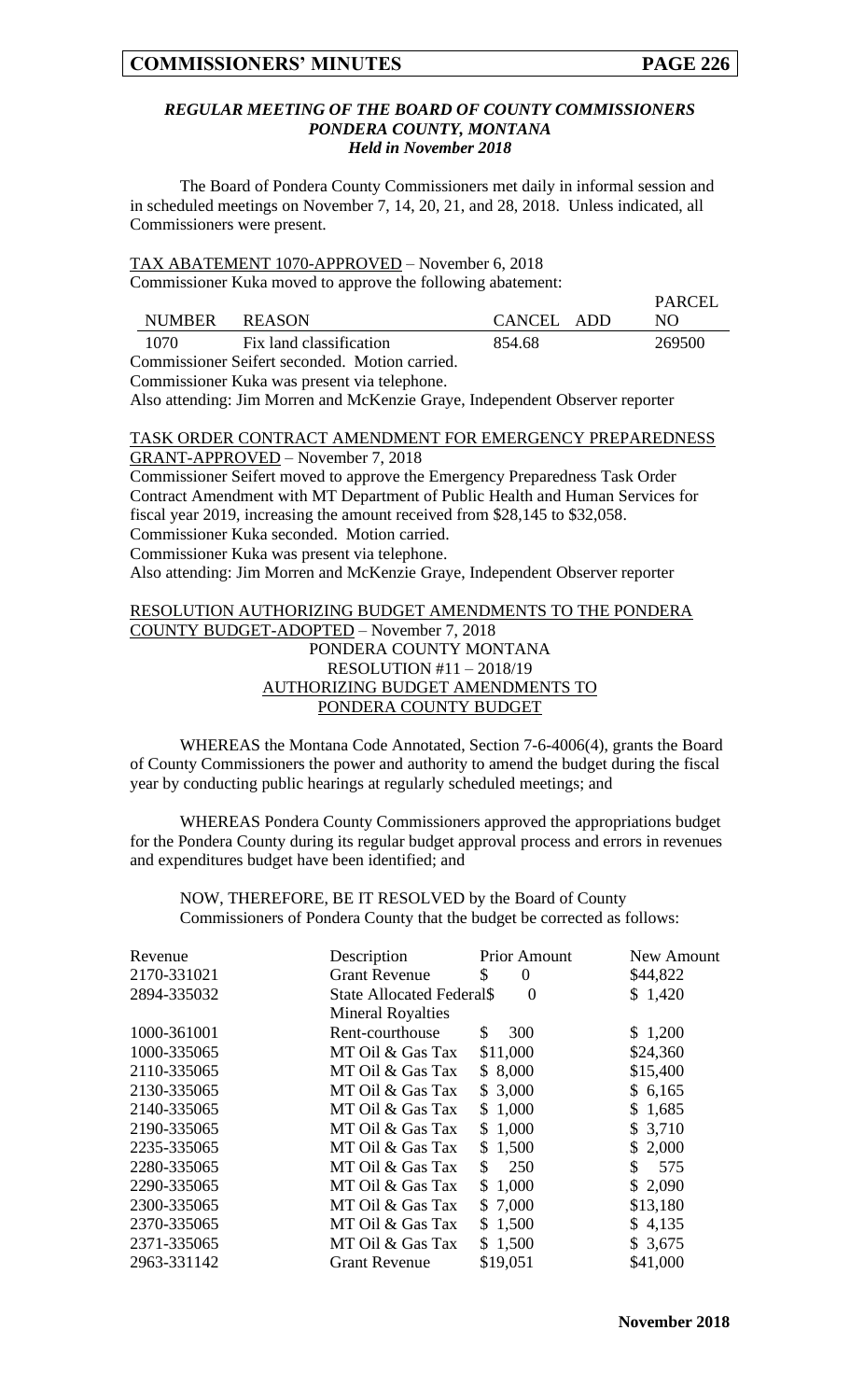| Expenditure<br>2170-304-430303-901<br>2980-448-440103-110<br>2980-448-430103-140<br>2980-448-430103-210<br>2958-206-420614-110<br>2958-206-420614-140<br>2958-206-420614-210<br>2958-206-420614-311<br>2976-448-440193-110<br>2976-448-440193-140<br>2976-448-440193-210 | Description<br>Conrad Airport Hangar\$<br><b>Salaries</b><br><b>Benefits</b><br>Supplies<br><b>Salaries</b><br><b>Benefits</b><br><b>Supplies</b><br>Postage<br><b>Salaries</b><br><b>Benefits</b><br><b>Supplies</b> | <b>Prior Amount</b><br>$\boldsymbol{0}$<br>0<br>S<br>\$<br>0<br>\$2,891<br>\$22,483<br>\$7,796<br>\$38,267<br>50<br>\$<br>1,967<br>\$<br>811<br>\$<br>\$2,262 | New Amount<br>\$45,674<br>120<br>\$.<br>\$<br>21<br>\$2,750<br>\$25,500<br>\$5,500<br>\$37,246<br>350<br>\$<br>3,500<br>\$<br>\$<br>990<br>\$<br>510 |
|--------------------------------------------------------------------------------------------------------------------------------------------------------------------------------------------------------------------------------------------------------------------------|-----------------------------------------------------------------------------------------------------------------------------------------------------------------------------------------------------------------------|---------------------------------------------------------------------------------------------------------------------------------------------------------------|------------------------------------------------------------------------------------------------------------------------------------------------------|
| 2976-448-440193-311<br>2976-448-440193-332<br>2976-448-440193-370<br>2963-408-440172-110<br>2963-408-440172-140<br>2963-408-440172-210<br>2963-408-440172-311<br>2963-408-440172-332<br>2963-408-440172-370                                                              | Postage<br>Ads/Dues<br>Travel<br><b>Salaries</b><br><b>Benefits</b><br>Supplies<br>Postage<br>Ads/Dues<br>Travel                                                                                                      | \$<br>0<br>\$<br>$\Omega$<br>\$<br>222<br>\$9,785<br>\$4,186<br>\$4,853<br>\$<br>50<br>\$<br>500<br>\$1,000                                                   | \$<br>12<br>\$<br>250<br>\$<br>$\Omega$<br>\$20,000<br>\$8,500<br>\$12,952<br>100<br>\$<br>2,000<br>\$<br>2,000                                      |

Adopted this 7<sup>th</sup> day of November, 2018, as moved by Commissioner Kuka, seconded by Commissioner and passed on a 3-0 vote of the board. Effective on passage and approval.

BOARD OF COMMISSIONERS Pondera County, Montana

\_*/s/ Janice Hoppes*\_\_\_\_\_\_\_\_\_\_\_\_\_ \_\_*/s/ Dale J Seifert*\_\_\_\_\_\_\_\_\_\_\_

Janice Hoppes, Chair Dale J Seifert, Member

Thomas A. Kuka, Member

ATTEST:  $\frac{1}{s'}$  Thomas A Kuka

\_*/s/ Kody L Farkell*\_\_\_\_\_\_\_\_\_\_\_\_\_ Kody L Farkell, Clerk and Recorder

RESOLUTION ORDERING THE CANCELLATION OF REAL PROPERTY TAXES THAT HAVE BEEN DELINQUENT FOR TEN YEARS OR MORE-ADOPTED – November 7, 2018

PONDERA COUNTY, MONTANA RESOLUTION #12 – 2018/19 ORDERING THE CANCELLATION OF REAL PROPERTY TAXES THAT HAVE BEEN DELINQUENT FOR TEN YEARS OR MORE

WHEREAS, Section 15-16-701, (2) (a), MCA, states the County Treasurer shall prepare in triplicate and submit to the Board of County Commissioners a list of real property taxes that have been delinquent for ten years or more; and

WHEREAS, the attached listing of real property taxes that have been delinquent for ten years or more in Pondera County has been submitted by the County Treasurer; and

WHEREAS, ,Section 15-16-701, (2) (a), MCA, states that the tax lien for each property must have been sold at a tax lien sale, which includes the county as purchaser of the property tax lien under Section 15-17-702, MCA, at least three years before preparation of the list; and

WHEREAS , Section 15-16-702, MCA, states the Board of County Commissioners will examine the list and make any necessary corrections within 30 days of receipt; and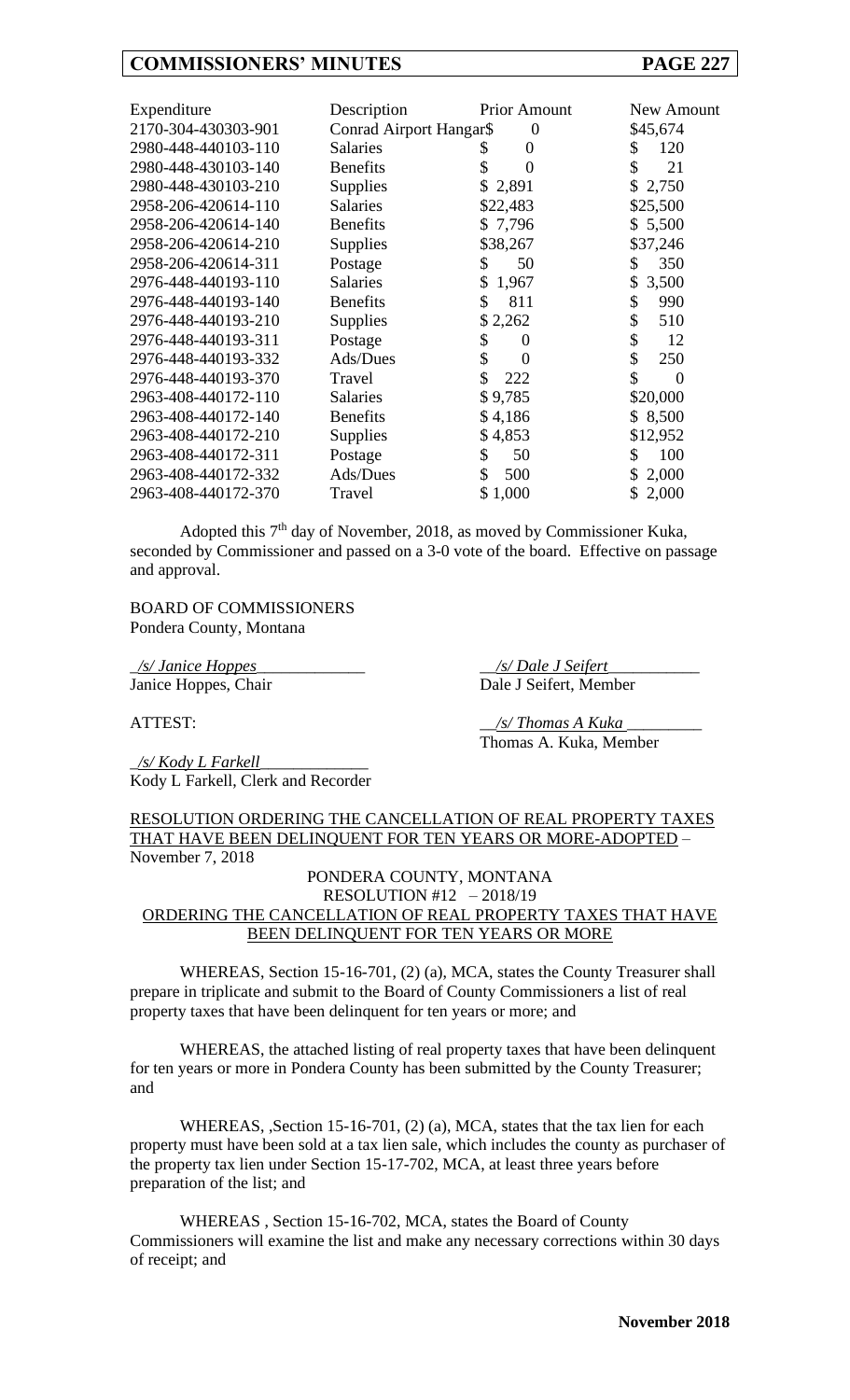WHEREAS, it further states that the Board of County Commissioners shall make its order cancelling all such real property taxes and contractual obligations contained in the lost.

NOW, THEREFORE, BE IT RESOLVED by the Board of County Commissioners of Pondera County that all indicated reap property taxes listed on the attached list and ordered cancelled.

BE IT FURTHER RESOLVED, that upon notification of the order for cancellation, the Pondera County Treasurer will adjust the taxes-receivable accounts to conform to this order of cancellation.

Adopted this  $7<sup>th</sup>$  day of November, 2018 as moved by Commissioner Seifert, seconded by Commissioner Kuka, and passed on a 3-0 vote of the board. Effective upon passage and approval.

BOARD OF COMMISSIONERS Pondera County, Montana

\_*/s/ Janice Hoppes*\_\_\_\_\_\_\_\_\_\_\_\_\_ \_\_*/s/ Dale J Seifert*\_\_\_\_\_\_\_\_\_\_\_ Janice Hoppes, Chair Dale J Seifert, Member

\_*/s/ Kody L Farkell*\_\_\_\_\_\_\_\_\_\_\_\_\_ Kody L Farkell, Clerk and Recorder

ATTEST: \_\_*/s/ Thomas A Kuka* \_\_\_\_\_\_\_\_\_ Thomas A. Kuka, Member

OPENED ENGINEERING QUALIFICATION SUBMISSIONS – November 14, 2018 Requests for Engineering Qualifications for a Principal Consultant to provide Airport Engineering Services for the Conrad Airport were opened. The Consultant selected must provide environmental services, design, construction inspection coordination, and administration of all project stages for a variety of projects for a term of five years. Submissions were received from TD&H of Great Falls and Robert Peccia & Associations, Inc. of Helena.

Commissioner Seifert moved to take the submissions under advisement and review. Commissioner Kuka seconded. Motion carried.

Also Attending: Jim Morren and McKenzie Graye, Independent Observer reporter

TAX ABATEMENTS 1071 & 1072-APPROVED – November 14, 2018 Commissioner Kuka moved to approve the following abatements:

|                                                |                         |            | PARCEL  |
|------------------------------------------------|-------------------------|------------|---------|
| <b>NUMBER</b>                                  | REASON                  | CANCEL ADD | NO.     |
| 1071                                           | Remove 1 NMJRDD charge  | 90.00      | 631200  |
| 1072                                           | Fix land classification | 3,534.17   | 1402400 |
| Commissioner Seifert seconded. Motion carried. |                         |            |         |

Also attending: Jim Morren and McKenzie Graye, Independent Observer reporter

OCTOBER COMMISSION MINUTES-APPROVED – November 14, 2018 Commissioner Seifert moved and Commissioner Kuka seconded to approve the October 2018 Minutes of the Commission. Motion carried. Also Attending: Jim Morren and McKenzie Graye, Independent Observer reporter

CANVASS OF THE NOVEMBER 6, 2018 FEDERAL GENERAL ELECTION APPROVED – November 20, 2018

Commissioner Kuka moved to approve the canvass of the November 6, 2018 Federal General Election conducted by Commissioner Hoppes, Commissioner Kuka, and Commissioner Seifert, and directed the Clerk and Recorder to enter the official results in the records of the County. Commissioner Seifert seconded. Motion carried.

PUBLIC COMMENT – November 21, 2018

Hugh McFarland asked Commissioners to have grass seeded on both sides of Legacy Road. He said it has only weeds on either side right now. Commissioners will look into having the Weed Department spray the weeds and having grass seeded.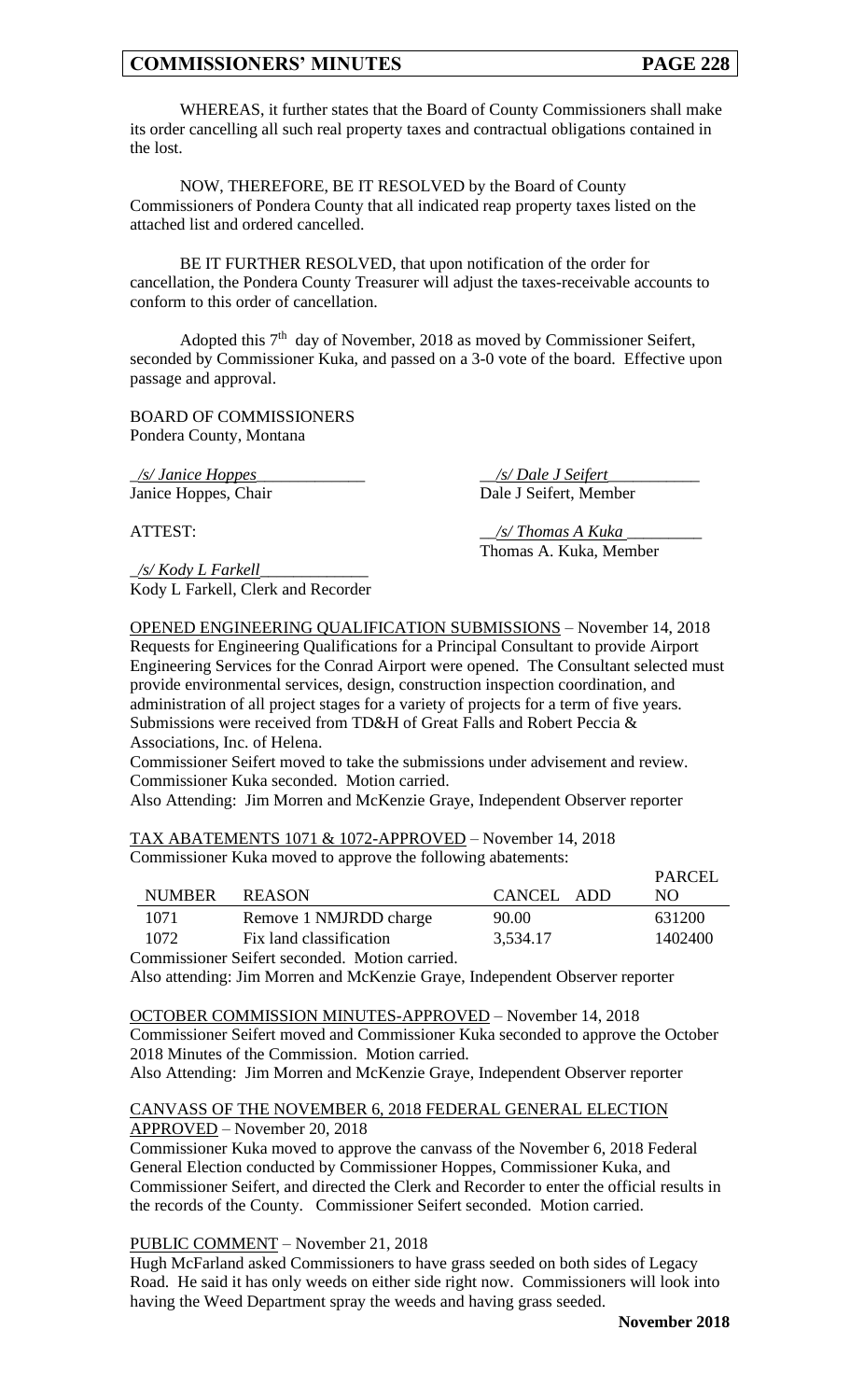He also requested an encroachment agreement on Old Shelby Road to widen a culvert. Commissioners gave him an encroachment agreement application to complete and return for approval.

Also attending: Jim Morren, Hugh McFarland and McKenzie Graye, Independent Observer reporter

TAX ABATEMENT 1073-APPROVED – November 21, 2018 Commissioner Kuka moved to approve the following abatements:

|                                                |                                        |            | <b>PARCEL</b> |  |
|------------------------------------------------|----------------------------------------|------------|---------------|--|
| NUMBER REASON                                  |                                        | CANCEL ADD | N()           |  |
| 1073                                           | Fix PTAP amount from 50% to 80% 158.46 |            | 618200        |  |
| Commissioner Seifert seconded. Motion carried. |                                        |            |               |  |

Also attending: Jim Morren, Hugh McFarland and McKenzie Graye, Independent Observer reporter

### HANGAR LEASE AGREEMENT-APPROVED – November 21, 2018

Commissioner Kuka moved and Commissioner Seifert seconded to approve a lease with Hank Zomer for an aircraft hangar at the Conrad Airport. The lease will automatically renew each January 1 for up to nine years, unless either party chooses to terminate the lease, as outlined in the lease agreement. Motion carried.

Also attending: Jim Morren, Hugh McFarland and McKenzie Graye, Independent Observer reporter

# ENTERED INTO AGREEMENT FOR ENGINEERING SERVICES AT THE

CONRAD AIRPORT – March 13, 2013

Two Requests for Engineering Qualifications for a Principal Consultant to provide Airport Engineering Services for the Conrad Airport were received and opened on November 14, 2018. After reviewing the proposals, Commissioner Seifert moved to hire and Robert Peccia & Associations, Inc. to provide environmental services, design, construction inspection coordination, and administration of all project stages for a variety of projects for a term of five years. Commissioner Kuka seconded. Motion carried. Also attending: Jim Morren, Hugh McFarland and McKenzie Graye, Independent Observer reporter

## RESIGNATION ACCEPTED – November 21, 2018

Commissioner Kuka moved and Commissioner Seifert moved to accept the resignation of Elaine McLean, Deputy Treasurer/Assessor/Superintendent of Schools, effective December 31, 2018. Motion carried. She was elected Pondera County Treasurer/Assessor/Superintendent of Schools, taking office January 1, 2019. Also attending: Jim Morren, Hugh McFarland and McKenzie Graye, Independent Observer reporter

### JOB DESCRIPTION APPROVED – November 21, 2018

Commissioner Kuka moved to approve the job description for Motor Vehicle and General Clerk in the Treasurer's office. Commissioner Seifert seconded. Motion carried. Also attending: Jim Morren, Hugh McFarland and McKenzie Graye, Independent Observer reporter

### ENCROACHMENT AGREEMENT APPROVED – November 28, 2018

Commissioner Kuka moved to approve the Encroachment Agreement requested by Hugh McFarland to extend the existing culvert approximately  $\frac{1}{4}$  mile north of 1618 Old Shelby Road. Commissioner Hoppes seconded. Motion carried. Commissioner Seifert was absent Also attending: Jim Morren

### CLAIMS APPROVED FOR PAYMENT – November 30, 2018

| <b>FUND</b>    |            |
|----------------|------------|
| <b>GENERAL</b> | 102,866.66 |
| <b>ROAD</b>    | 16,890.31  |
| <b>BRIDGE</b>  | 5,133.44   |
| WEED           | 757.59     |